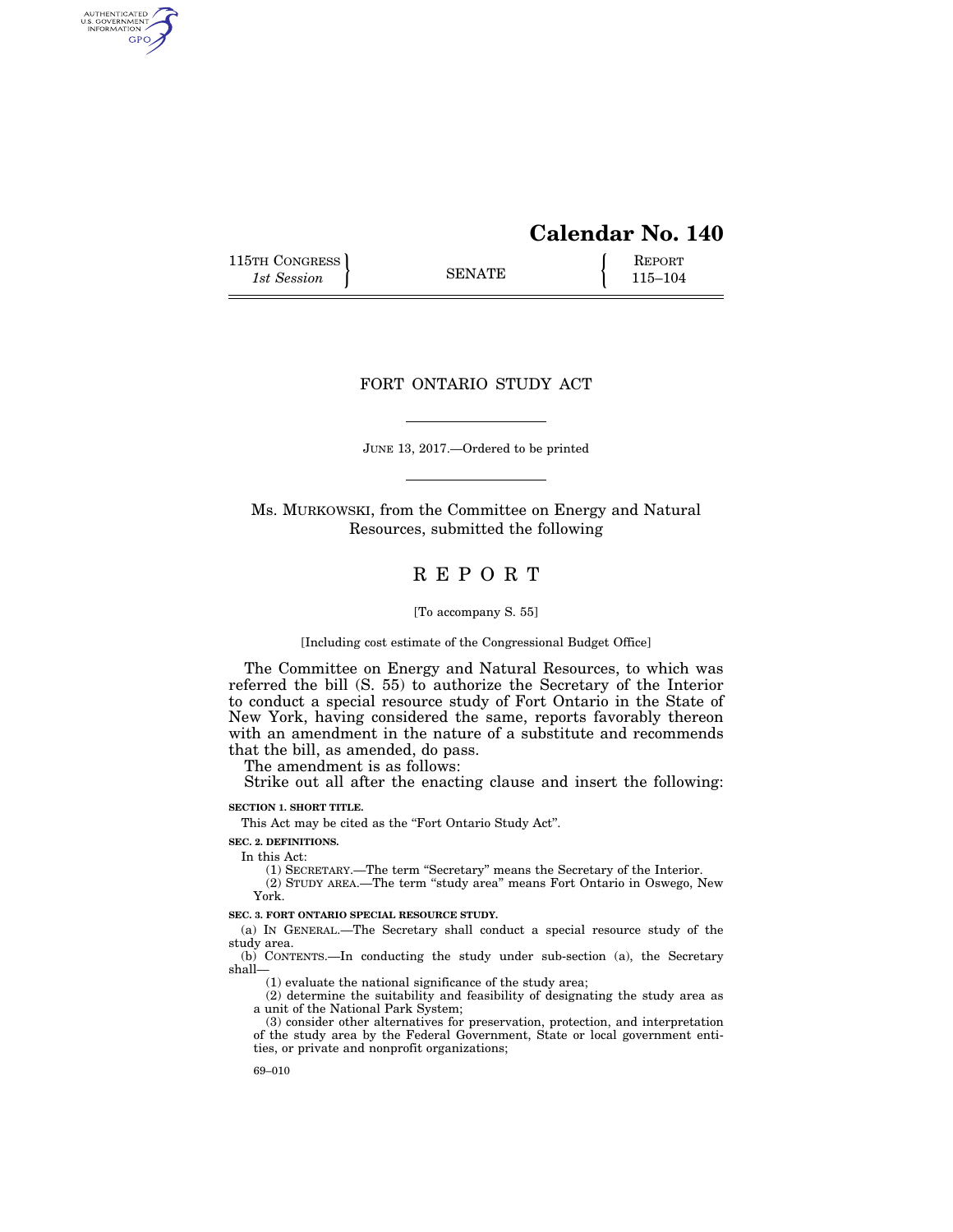(4) consult with interested Federal agencies, State or local governmental entities, private and nonprofit organizations, or any other interested individuals; and

(5) identify cost estimates for any Federal acquisition, development, interpretation, operation, and maintenance associated with the alternatives.

(c) APPLICABLE LAW.—The study required under subsection (a) shall be conducted in accordance with section 100507 of title 54, United States Code.

(d) REPORT.—Not later than 3 years after the date on which funds are first made available to carry out the study under subsection (a), the Secretary shall submit to the Committee on Natural Resources of the House of Representatives and the Committee on Energy and Natural Resources of the Senate a report that describes—

(1) the results of the study; and

(2) any conclusions and recommendations of the Secretary.

### PURPOSE

The purpose of S. 55 is to authorize the Secretary of the Interior to conduct a special resource study of Fort Ontario in the State of New York.

## BACKGROUND AND NEED

S. 55 authorizes the Secretary of the Interior to conduct a special resource study of Fort Ontario, a military installation in Oswego, New York. In conducting the study, the Secretary shall evaluate the site's national significance; determine the suitability and feasibility of designating Fort Ontario as a unit of the National Park System; consider other alternatives for preservation, protection, and interpretation of the lands by Federal, State, or local governmental entities, or private and nonprofit organizations; consult with Federal agencies and interested parties; and identify the cost of acquisition and maintenance of alternative National Park Service (NPS) units.

Fort Ontario was originally built by the British in 1755 to protect the area around the east end of Lake Ontario. Located at the mouth of the Oswego River in Oswego, New York, Fort Ontario directly overlooks the shores of Lake Ontario. In 1756, the French Army destroyed the fort, also known as the ''Fort of the Six Nations.'' In 1759, the British built a much stronger and larger fort on the same site.

During the American Revolution, the British abandoned Fort Ontario, and in 1778 American troops destroyed the fort. Despite the surrender at Yorktown in 1781, the British reoccupied Oswego in 1782 and rebuilt Fort Ontario for the third time. The British held it until 1796, 13 years after the end of the Revolutionary War, before finally turning it and other British forts in the Northwest Territory over to the United States pursuant to the Jay Treaty of 1795.

During the War of 1812, British forces captured and destroyed the fort. After a period of abandonment, new construction started in part due to tensions with Great Britain as well as to check smuggling activities between Canada and the United States. Construction of a fourth Fort Ontario commenced in 1839, amidst tensions arising from Canada's Patriot War. Later, amid fears of British intervention in the Civil War, the United States upgraded defenses of the fort in 1860.

Fort Ontario later served as a training post from 1903 to 1905, a hospital camp during World War I, and a training installation for military police and anti-aircraft units in World War II. Addition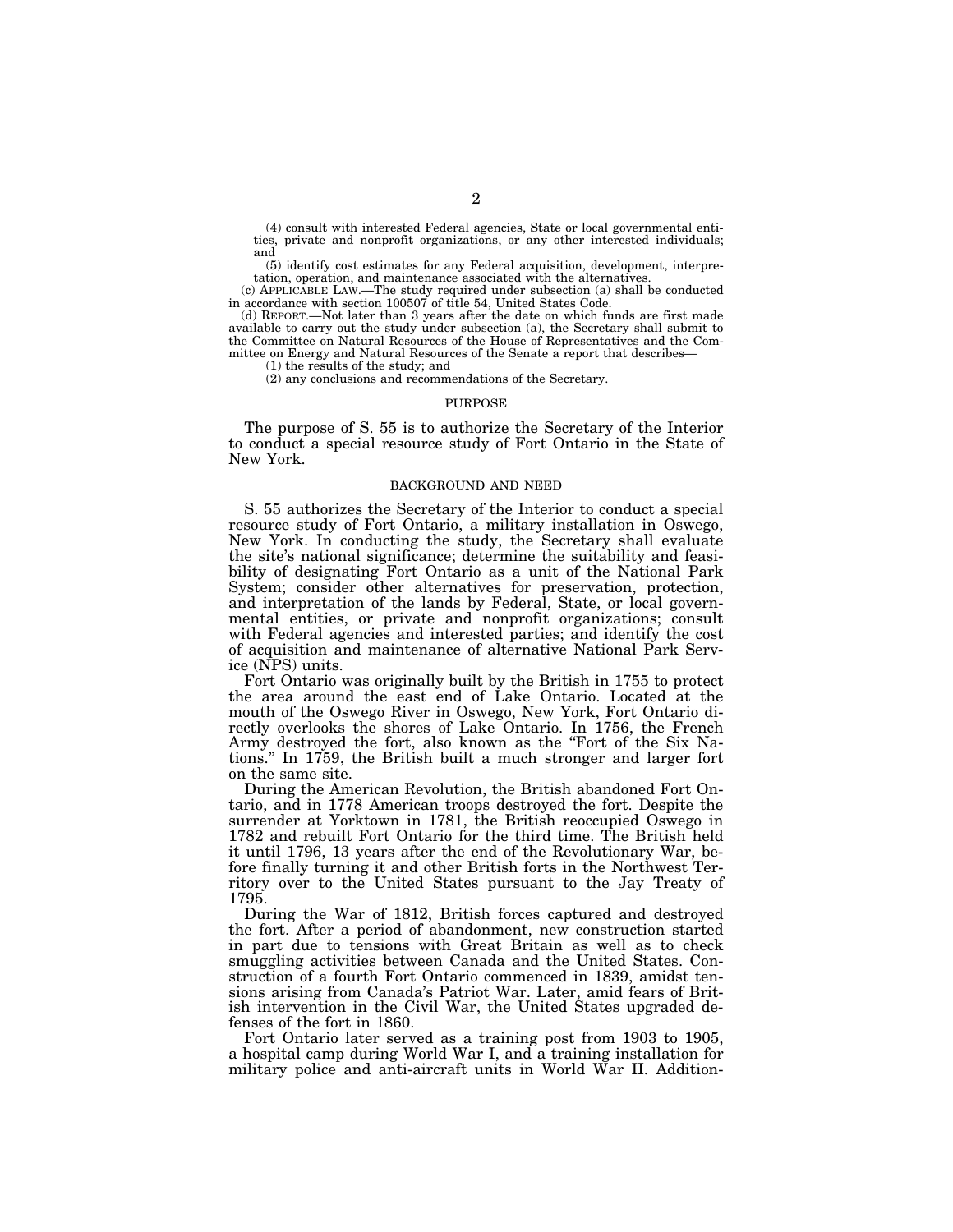ally, from August 1944 to February 1946, Fort Ontario operated as the nation's only emergency refugee shelter during World War II and housed approximately 982 refugees, predominantly of Jewish descent.

After nearly two hundred years of active military use, the United States Army abandoned the fort in 1946 and transferred it to the State of New York. In 1953, Fort Ontario opened as a New York state historic site. The fort was added to the National Register of Historic Places in 1970 and remains open to the public today.

## LEGISLATIVE HISTORY

S. 55 was introduced by Senators Gillibrand and Schumer on January 5, 2017.

A companion measure, H.R. 46, was introduced in the House of Representatives by Representatives Katko, Slaughter, and Tenney on January 3, 2017, and referred to the House Committee on Natural Resources. On January 30, 2017, H.R. 46 was passed by a voice vote. H.R. 46 was received in the Senate on January 31, 2017, and on March 7, 2017, was referred to the Committee on Energy and Natural Resources.

In the 114th Congress, Senators Gillibrand and Schumer introduced S. 2622 on March 3, 2016. A companion bill, H.R. 4202, was introduced in the House of Representatives by Representative Katko on December 9, 2015.

The Committee on Energy and Natural Resources met in open business session on March 30, 2017, and ordered S. 55 and H.R. 46 favorably reported as amended.

## COMMITTEE RECOMMENDATION

The Committee on Energy and Natural Resources, in open business session on March 30, 2017, by a majority voice vote of a quorum present, recommends that the Senate pass S. 55, if amended as described herein.

#### COMMITTEE AMENDMENT

During its consideration of S. 55, the Committee on Energy and Natural Resources adopted an amendment in the nature of a substitute to strike the findings and make conforming changes to the special resource study language. The amendment is further described in the section-by-section analysis.

#### SECTION-BY-SECTION ANALYSIS

*Section 1. Short title* 

Section 1 contains the short title.

## *Section 2. Definitions*

Section 2 contains key definitions.

## *Section 3. Fort Ontario special resource study*

Section 3(a) requires the Secretary to conduct a special resource study.

Subsection (b) requires the special resource study to evaluate the national significance of the area; determine suitability and feasibility of the study area; consider alternatives provided by stake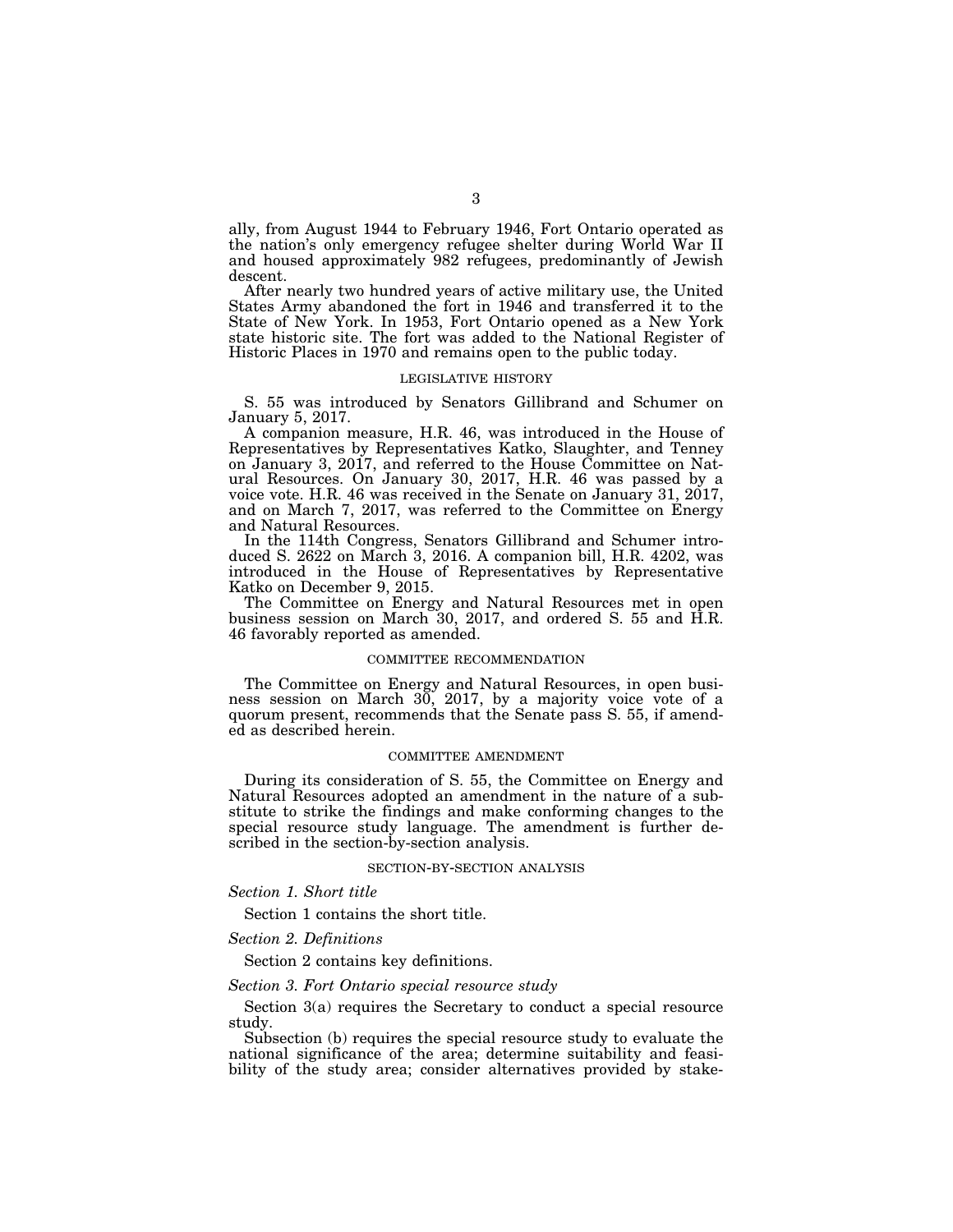holders; consult with federal, state and local stakeholders; and identify costs of alternatives.

Subsection (c) requires the study to be conducted in accordance with 54 U.S.C. 100507.

Subsection (d) requires the Secretary to submit a report on the study to the House Committee on Natural Resources and the Senate Committee on Energy and Natural Resources no later than three years after which funds are made available to carry out the study.

#### COST AND BUDGETARY CONSIDERATIONS

The following estimate of the costs of this measure has been provided by the Congressional Budget Office:

S. 55 would require the National Park Service (NPS) to conduct a special resource study of Fort Ontario, a state historic site in Oswego, New York. (Fort Ontario was used during the French and Indian War, the Revolutionary War, and the War of 1812.) The study would determine whether the site meets NPS criteria for inclusion in the National Park System. Based on information provided by the NPS, CBO estimates that implementing the legislation would cost about \$250,000; such spending would be subject to the availability of appropriated funds.

Enacting S. 55 would not affect direct spending or revenues; therefore, pay-as-you-go procedures do not apply. CBO estimates that enacting S. 55 would not increase net direct spending or onbudget deficits in any of the four consecutive 10-year periods beginning in 2028.

S. 55 contains no intergovernmental or private-sector mandates as defined in the Unfunded Mandates Reform Act and would not affect the budgets of state, local, or tribal governments.

On April 7, 2017, CBO transmitted a cost estimate for H.R. 46, the Fort Ontario Study Act, as ordered reported by the Senate Committee on Energy and Natural Resources on March 30,2017. The two pieces of legislation are similar and CBO's estimate of their budgetary effects is the same.

The CBO staff contact for this estimate is Jon Sperl. The estimate was approved by H. Samuel Papenfuss, Deputy Assistant Director for Budget Analysis.

#### REGULATORY IMPACT EVALUATION

In compliance with paragraph 11(b) of rule XXVI of the Standing Rules of the Senate, the Committee makes the following evaluation of the regulatory impact which would be incurred in carrying out S. 55. The bill is not a regulatory measure in the sense of imposing Government-established standards or significant economic responsibilities on private individuals and businesses.

No personal information would be collected in administering the program. Therefore, there would be no impact on personal privacy.

Little, if any, additional paperwork would result from the enactment of S. 55, as ordered reported.